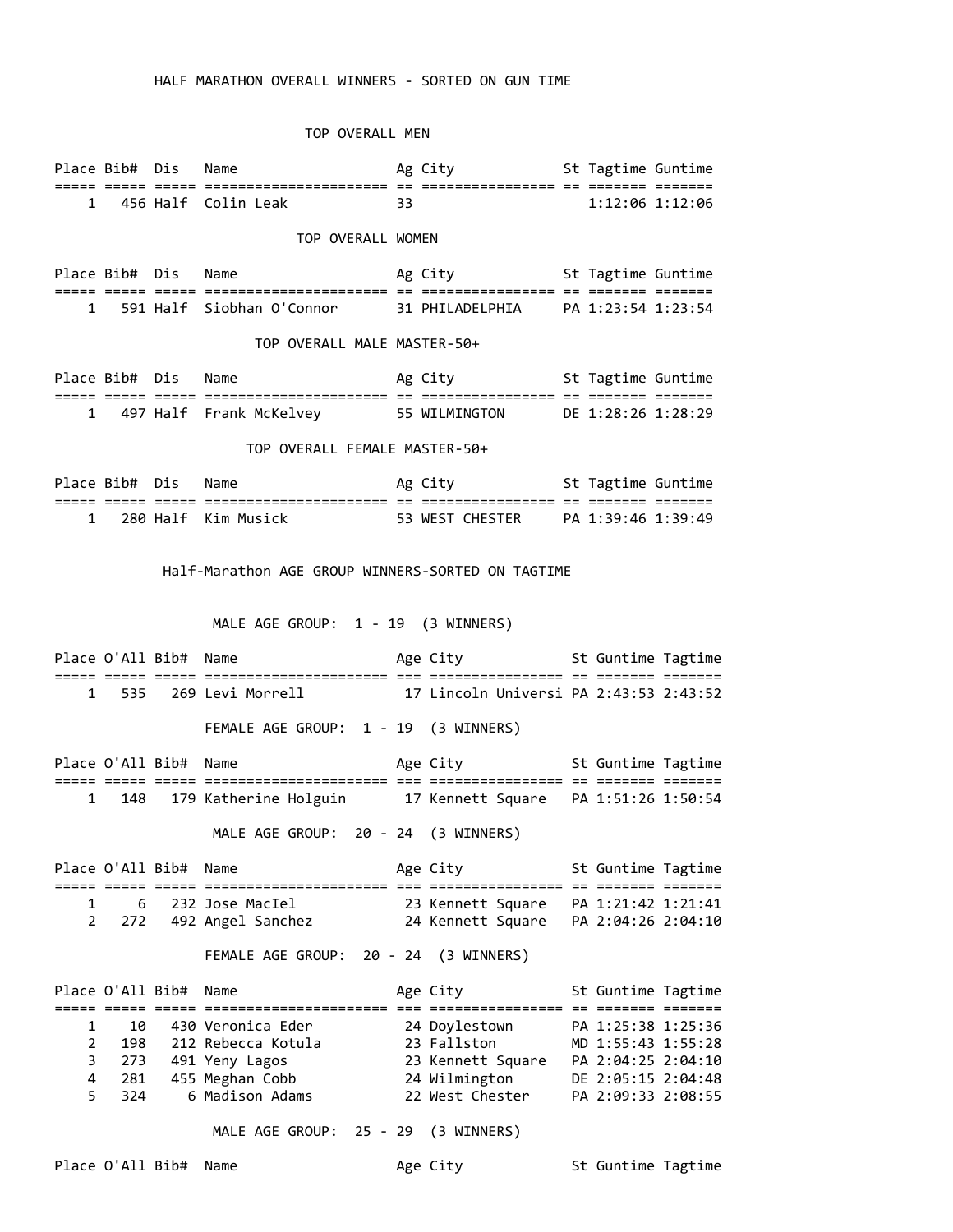| 1              | 3                      |                       | 461 Christopher Garrity 26 Morton                                                                                                           |                                    | PA 1:19:46 1:19:45 |  |
|----------------|------------------------|-----------------------|---------------------------------------------------------------------------------------------------------------------------------------------|------------------------------------|--------------------|--|
| $\overline{2}$ | 4                      |                       | 61 Angel Chimal Rodriguez 25 Kennett Square PA 1:20:40 1:20:39                                                                              |                                    |                    |  |
| 3              |                        |                       | 36 187 Kyle Hughes                                                                                                                          | 27 Avondale PA 1:36:32 1:36:23     |                    |  |
| $\overline{4}$ | 37                     |                       | 40 Greg Brenn 26 Kennett Square PA 1:36:55 1:36:47                                                                                          |                                    |                    |  |
| 5              | 42                     |                       | 66 Jonathan Cohen                                                                                                                           | 27 Pittsburgh                      | PA 1:38:04 1:38:01 |  |
|                |                        |                       | FEMALE AGE GROUP: 25 - 29 (3 WINNERS)                                                                                                       |                                    |                    |  |
|                |                        | Place O'All Bib#      | Name                                                                                                                                        | Age City                           | St Guntime Tagtime |  |
| 1              | 12                     |                       | 139 Erin Giampietro           28 Garnet Valley                                                                                              |                                    | PA 1:27:41 1:27:40 |  |
| $\overline{2}$ |                        |                       | 60 326 Katy Riley 29 West Chester                                                                                                           |                                    | PA 1:41:00 1:40:54 |  |
| 3              |                        |                       |                                                                                                                                             |                                    |                    |  |
| 4              |                        |                       | 76 182 Susie Hoopes 27 Vienna VA 1:43:17 1:43:04<br>80 190 Morgan Jaffe 27 West Chester PA 1:43:31 1:43:22<br>26 Norwood PA 1:44:24 1:44:13 |                                    |                    |  |
| 5              |                        |                       | 92 574 Melissa Gansz                                                                                                                        | 26 Norwood                         | PA 1:44:24 1:44:13 |  |
|                |                        |                       |                                                                                                                                             |                                    |                    |  |
|                |                        |                       | MALE AGE GROUP: 30 - 34 (3 WINNERS)                                                                                                         |                                    |                    |  |
|                |                        | Place O'All Bib# Name |                                                                                                                                             | Age City                           | St Guntime Tagtime |  |
|                | $\mathbf{1}$           |                       |                                                                                                                                             |                                    |                    |  |
| $\overline{2}$ |                        |                       |                                                                                                                                             |                                    |                    |  |
|                | $\overline{3}$<br>11   |                       |                                                                                                                                             |                                    |                    |  |
| 4              | 25                     |                       | 50 Thomas Burkett 34 Kennett Square PA 1:33:56 1:33:50                                                                                      |                                    |                    |  |
| 5              | 28                     |                       | 446 Brett Malloy 34 Chadds Ford                                                                                                             |                                    | PA 1:34:23 1:34:19 |  |
|                |                        |                       |                                                                                                                                             |                                    |                    |  |
|                |                        |                       | FEMALE AGE GROUP: 30 - 34 (3 WINNERS)                                                                                                       |                                    |                    |  |
|                |                        | Place O'All Bib# Name |                                                                                                                                             | Age City <b>St Guntime Tagtime</b> |                    |  |
|                |                        |                       |                                                                                                                                             |                                    |                    |  |
|                | $1 \quad \blacksquare$ |                       | 51 590 Haley Newman 30 Philadelphia PA 1:39:09 1:39:07<br>69 490 Kristina Kubala 30 Coatesville PA 1:42:28 1:42:17                          |                                    |                    |  |
|                | $2^{\sim}$             |                       |                                                                                                                                             |                                    |                    |  |
|                |                        |                       | 3 93 131 Katelyn Gardner 32 Avondale                                                                                                        |                                    | PA 1:44:30 1:44:18 |  |
| 4              |                        |                       | 100 173 Christa Henry 32 Kennett Square PA 1:45:32 1:45:13                                                                                  |                                    |                    |  |
| 5              | 104                    |                       | 347 Adrienne Shaw 30 Garnet Valley                                                                                                          |                                    | PA 1:45:59 1:45:39 |  |
|                |                        |                       | MALE AGE GROUP: 35 - 39 (3 WINNERS)                                                                                                         |                                    |                    |  |
|                |                        | Place O'All Bib# Name |                                                                                                                                             | Age City                           | St Guntime Tagtime |  |
| 1              | 5.                     |                       | 264 Christopher Mitchell 37 Hockessin                                                                                                       |                                    | DE 1:21:15 1:21:14 |  |
| 2              | 7                      |                       | 476 Neil Young                                                                                                                              | 37 Swarthmore                      | PA 1:23:03 1:23:01 |  |
| 3              | 13                     |                       | 68 Gene Coletta                                                                                                                             | 35 Philadelphia                    | PA 1:28:03 1:28:02 |  |
| 4              | 27                     |                       | 449 Paul Caruso                                                                                                                             | 38 West Chester                    | PA 1:34:18 1:34:15 |  |
| 5              | 38                     |                       | 10 Tony Alessi                                                                                                                              | 39 Berwyn                          | PA 1:37:00 1:36:56 |  |
|                |                        |                       | FEMALE AGE GROUP: 35 - 39 (3 WINNERS)                                                                                                       |                                    |                    |  |
|                |                        | Place O'All Bib#      | Name                                                                                                                                        | Age City                           | St Guntime Tagtime |  |
| 1              | 19                     |                       | 432 Eva Frissora                                                                                                                            | 35 Haverford                       | PA 1:32:52 1:32:49 |  |
| $\overline{2}$ | 26                     |                       | 422 Jeanine Stewart                                                                                                                         | 36 Philadelphia                    | PA 1:33:57 1:33:55 |  |
| 3              |                        |                       | 61 377 Kristy Tercha                                                                                                                        | 38 Kirkwood                        | PA 1:41:23 1:41:17 |  |
| 4              | 89                     |                       | 125 Theresa Gagliardi                                                                                                                       | 36 Media                           | PA 1:44:20 1:44:08 |  |
| 5              | 97                     |                       | 244 Abbey McCabe                                                                                                                            |                                    |                    |  |
|                |                        |                       | MALE AGE GROUP: 40 - 44 (3 WINNERS)                                                                                                         |                                    |                    |  |
|                | Place O'All Bib#       |                       | Name                                                                                                                                        | Age City                           | St Guntime Tagtime |  |
| 1              | 20                     |                       | 496 Rafael Orozco                                                                                                                           | 43 Concordville                    | PA 1:33:27 1:32:57 |  |
| 2              |                        |                       |                                                                                                                                             |                                    |                    |  |
|                | 22                     |                       | 233 Brendan Magee                                                                                                                           | 40 Landenberg                      |                    |  |
| 3              | 31                     |                       | 60 Lee Cherry                                                                                                                               |                                    | PA 1:36:09 1:35:19 |  |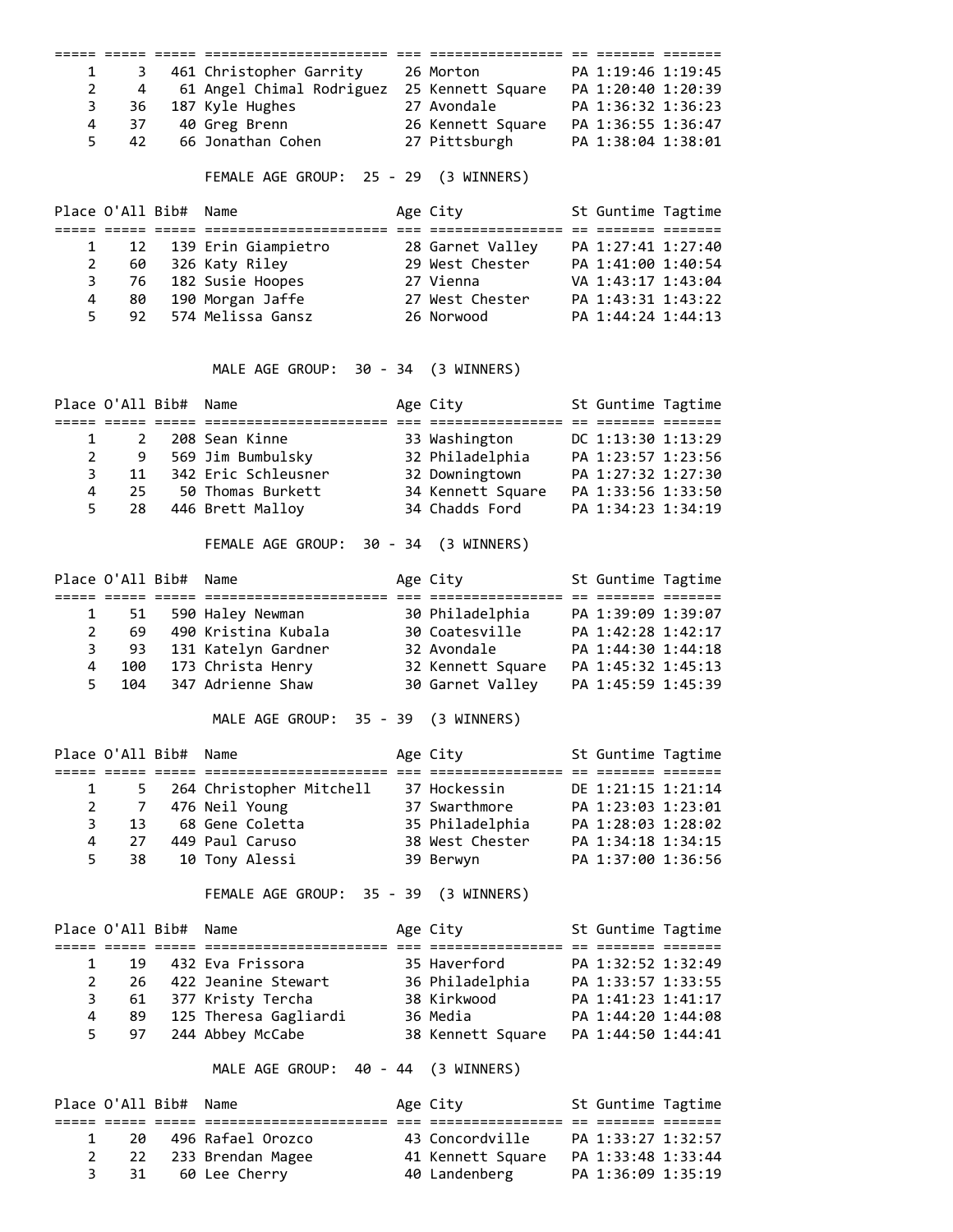|  | 54 374 Cosme Tapia       | 42 Hockessin | DE 1:39:28 1:39:24 |
|--|--------------------------|--------------|--------------------|
|  | 59 563 Christopher Ahern | 40 Columbia  | PA 1:40:49 1:40:41 |

FEMALE AGE GROUP: 40 - 44 (3 WINNERS)

|    | Place O'All Bib# Name |                    | Age City          | St Guntime Tagtime |  |
|----|-----------------------|--------------------|-------------------|--------------------|--|
|    |                       |                    |                   |                    |  |
|    | 1 72                  | 413 Jennifer Yezek | 42 Bel Air        | MD 1:43:02 1:42:52 |  |
| 2  | 85                    | 28 Loren Berman    | 40 Chadds Ford    | PA 1:44:09 1:43:51 |  |
|    | 94                    | 362 Rebecca Stamp  | 40 Lancaster      | PA 1:44:35 1:44:26 |  |
| 4  | -99                   | 385 Diana Tucker   | 43 Kennett Square | PA 1:45:09 1:44:58 |  |
| 5. | 102                   | 35 Andrea Bradley  | 41 Avondale       | PA 1:45:52 1:45:36 |  |

MALE AGE GROUP: 45 - 49 (3 WINNERS)

|    | Place O'All Bib# Name |                     | Age City          | St Guntime Tagtime |  |
|----|-----------------------|---------------------|-------------------|--------------------|--|
|    |                       |                     |                   |                    |  |
|    | 21                    | 407 Will Wood       | 46 West Chester   | PA 1:33:53 1:33:40 |  |
|    | 35.                   | 469 Travis Kinnamon | 48 Kirkwood       | PA 1:36:20 1:36:12 |  |
|    | 3                     | 55 419 Yuhui Zheng  | 45 Wilton         | CT 1:39:31 1:39:24 |  |
| 4  | -78                   | 460 Mark McGraw     | 47 Philadelphia   | PA 1:43:27 1:43:13 |  |
| 5. | 91                    | 585 Andy Kolb       | 49 Kennett Square | PA 1:44:22 1:44:12 |  |

FEMALE AGE GROUP: 45 - 49 (3 WINNERS)

|              | Place O'All Bib# Name |                         | Age City                               | St Guntime Tagtime |  |
|--------------|-----------------------|-------------------------|----------------------------------------|--------------------|--|
|              |                       |                         |                                        |                    |  |
| $\mathbf{1}$ | 86                    | 245 Alison McCann       | 45 Lincoln Universi PA 1:44:08 1:44:00 |                    |  |
| $2^{\circ}$  | 90                    | 248 Kelly McConnell Cox | 45 Unionville                          | PA 1:44:19 1:44:11 |  |
|              | 3 119                 | 468 Wendy Kinnamon      | 49 Kirkwood                            | PA 1:47:54 1:47:38 |  |
| 4            | 12A                   | 62 Jane Christensen     | 49 West Grove                          | PA 1:48:00 1:47:42 |  |
| 5.           | 128                   | 20 Heather Baker        | 46 Kennett Square                      | PA 1:49:15 1:49:00 |  |

MALE AGE GROUP: 50 - 54 (3 WINNERS)

|    | Place O'All Bib# Name |                              | Age City        | St Guntime Tagtime |  |
|----|-----------------------|------------------------------|-----------------|--------------------|--|
|    |                       |                              |                 |                    |  |
|    |                       | 1 16 210 David Knappenberger | 52 West Chester | PA 1:29:38 1:29:34 |  |
| 2  | 17                    | 429 Jim Eder                 | 53 Doylestown   | PA 1:29:53 1:29:52 |  |
| 3  |                       | 18 279 Jim Musick            | 51 West Chester | PA 1:30:06 1:30:04 |  |
| 4  | -24                   | 228 Baoqing Li               | 53 Collegeville | PA 1:34:01 1:33:46 |  |
| 5. |                       | 29 165 Michael Harris        | 52 Wilmington   | DE 1:34:49 1:34:47 |  |

FEMALE AGE GROUP: 50 - 54 (3 WINNERS)

| Place O'All Bib# Name |     |                         | Age City         | St Guntime Tagtime |  |
|-----------------------|-----|-------------------------|------------------|--------------------|--|
|                       |     |                         |                  |                    |  |
|                       |     | 1 88 218 Gayle Lafferty | 54 Glen Mills    | PA 1:44:19 1:44:06 |  |
|                       |     | 2 95 412 Ingrid Yerger  | 53 Wilmington    | DE 1:44:33 1:44:29 |  |
| 3                     | 108 | 271 Patricia Morris     | 53 Chester       | MD 1:46:06 1:45:50 |  |
| 4                     | 263 | 319 Alexandra Renninger | 51 Wilmington    | DE 2:03:09 2:02:39 |  |
| 5.                    | 309 | 480 Suzanne Delaney     | 52 Kenett Square | PA 2:08:09 2:07:37 |  |

MALE AGE GROUP: 55 - 59 (3 WINNERS)

| Place O'All Bib# Name |              |                       | Age City                               | St Guntime Tagtime |  |
|-----------------------|--------------|-----------------------|----------------------------------------|--------------------|--|
|                       |              |                       |                                        |                    |  |
|                       | $\mathbf{1}$ | 40 358 Gerard Snyder  | 55 Malvern                             | PA 1:37:23 1:37:16 |  |
|                       |              | 2 56 186 James Hughes | 57 Avondale                            | PA 1:39:49 1:39:40 |  |
| 3                     | 70           | 160 Michael Hanlon    | 58 West Chester                        | PA 1:42:39 1:42:36 |  |
| 4                     | -75          | 45 Liam Brown         | 58 Lincoln Universi PA 1:43:14 1:43:02 |                    |  |
|                       | 5 125        | 48 Henry Bunting      | 59 West Chester PA 1:48:25 1:48:14     |                    |  |

FEMALE AGE GROUP: 55 - 59 (3 WINNERS)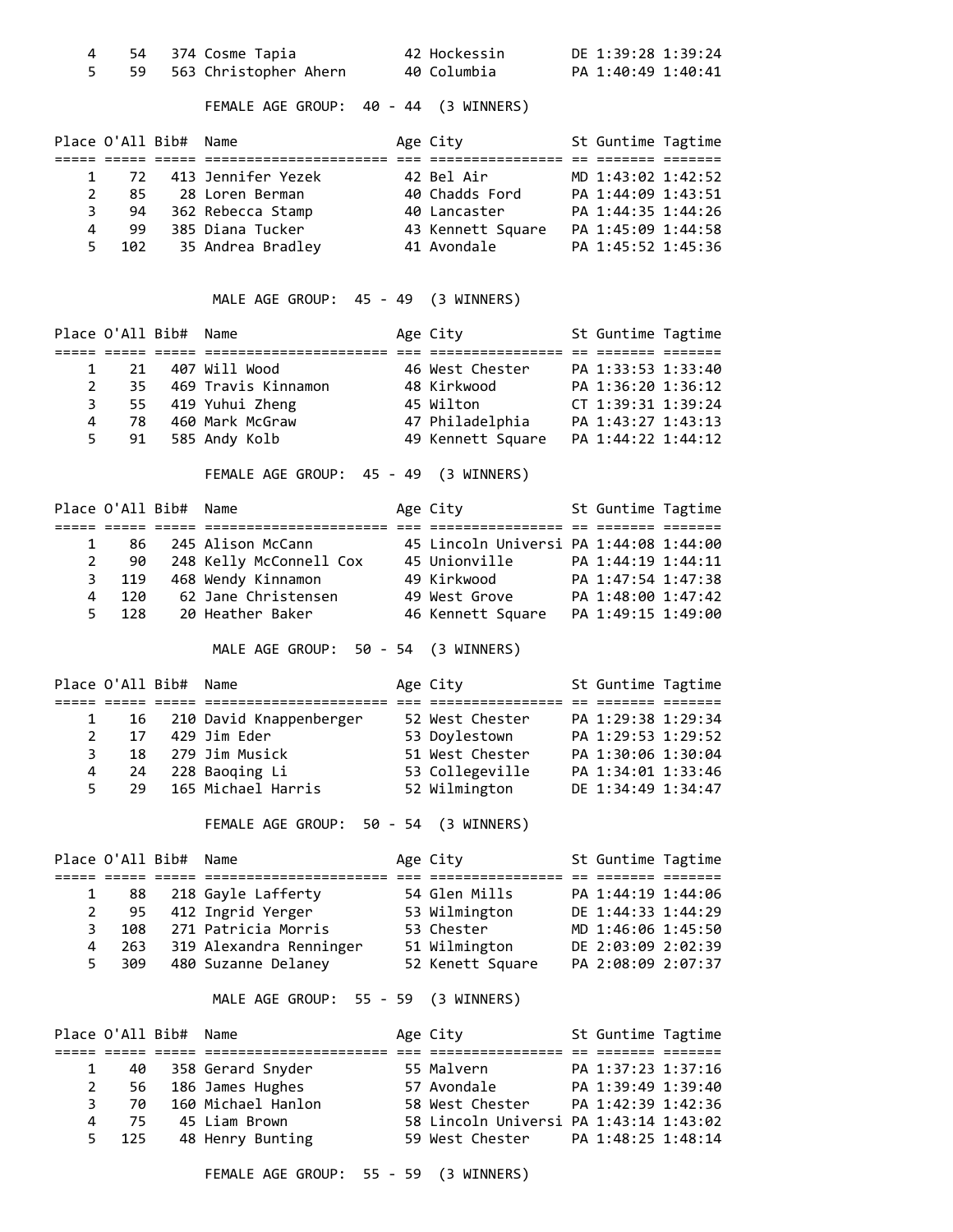|                       | Place O'All Bib# Name |                                                                                                                                                                                                                             |    | Age City                                     | St Guntime Tagtime |  |
|-----------------------|-----------------------|-----------------------------------------------------------------------------------------------------------------------------------------------------------------------------------------------------------------------------|----|----------------------------------------------|--------------------|--|
|                       | 175<br>$1 \quad$      | 448 Joss Osborne                                                                                                                                                                                                            |    | 59 Nottingham PA 1:54:20 1:53:55             |                    |  |
| $\overline{2}$        |                       | 187 201 Theresa Kauffman 57 Landenberg PA 1:55:08 1:54:47                                                                                                                                                                   |    |                                              |                    |  |
| 3                     |                       | 235 221 Kara Larkin                                                                                                                                                                                                         |    |                                              |                    |  |
| 4                     | 320                   | 250 Christine McDonald 58 Kennett Square PA 2:08:57 2:08:30                                                                                                                                                                 |    |                                              |                    |  |
| 5                     | 333                   | 483 Janice Urbans                                                                                                                                                                                                           |    | 56 Swarthmore                                | PA 2:10:39 2:10:06 |  |
|                       |                       | MALE AGE GROUP: 60 - 64 (3 WINNERS)                                                                                                                                                                                         |    |                                              |                    |  |
|                       | Place O'All Bib# Name |                                                                                                                                                                                                                             |    | Age City                                     | St Guntime Tagtime |  |
|                       |                       |                                                                                                                                                                                                                             |    |                                              |                    |  |
|                       | $1 \quad \Box$<br>30  | 493 Brad Peiper                                                                                                                                                                                                             |    | 63 West Chester                              | PA 1:35:15 1:35:09 |  |
| $\mathbf{2}$          | 116                   | 119 Fotis Fotiou                                                                                                                                                                                                            |    | 61 Wayne <b>Sandar Adam Adam Adam Adam A</b> | PA 1:47:45 1:47:27 |  |
| 3                     | 139                   | 445 Bill Van Ess 2                                                                                                                                                                                                          |    | 64 Media                                     | PA 1:49:50 1:49:36 |  |
| $\overline{4}$        | 150                   | 183 Mark Hopkins                                                                                                                                                                                                            |    | 61 Newark                                    | DE 1:51:23 1:51:06 |  |
| 5                     | 206                   | 74 John Cowan                                                                                                                                                                                                               |    |                                              |                    |  |
|                       |                       | FEMALE AGE GROUP: 60 - 64 (3 WINNERS)                                                                                                                                                                                       |    |                                              |                    |  |
|                       | Place O'All Bib#      | Name                                                                                                                                                                                                                        |    | Age City                                     | St Guntime Tagtime |  |
| $\mathbf{1}$          | 146                   | 138 Carol Giampietro 61 Garnet Valley PA 1:50:52 1:50:46                                                                                                                                                                    |    |                                              |                    |  |
| $\mathbf{2}^{\prime}$ | 258                   |                                                                                                                                                                                                                             |    |                                              |                    |  |
| 3                     | 289                   |                                                                                                                                                                                                                             |    |                                              |                    |  |
| 4                     | 465                   |                                                                                                                                                                                                                             |    |                                              |                    |  |
| 5                     | 561                   | 16 Melanie Arnold 60 Newark DE 2:02:23 2:02:02<br>27 Cynthia Benedict 62 Wilmington DE 2:05:53 2:05:23<br>457 Debra Zyskowski 61 Annapolisannapol MD 2:25:25 2:24:45<br>304 Carol Perrotto 64 Landenberg PA 2:54:00 2:52:52 |    | 64 Landenberg                                |                    |  |
|                       |                       | MALE AGE GROUP: 65 - 69 (3 WINNERS)                                                                                                                                                                                         |    |                                              |                    |  |
|                       | Place O'All Bib# Name |                                                                                                                                                                                                                             |    | Age City 5t Guntime Tagtime                  |                    |  |
|                       | $1 \quad$             | 259 505 John Ailor                                                                                                                                                                                                          | 65 |                                              | MD 2:02:53 2:02:10 |  |
| $\overline{2}$        |                       | $367$ $38$ Russell Brannan                                                                                                                                                                                                  |    | 65 Lincoln Universi PA 2:13:16 2:12:14       |                    |  |
| 3                     |                       | 426 203 Frank Kelly                                                                                                                                                                                                         |    |                                              |                    |  |
| 4                     | 551                   | 376 Dennis Tasker                                                                                                                                                                                                           |    | 66 Glen Mills                                | PA 2:46:39 2:45:43 |  |
| 5                     | 563                   | 128 George Gamble                                                                                                                                                                                                           |    | 65 Springfield                               | PA 2:57:31 2:56:24 |  |
|                       |                       | FEMALE AGE GROUP:<br>65 - 69                                                                                                                                                                                                |    | (3 WINNERS)                                  |                    |  |
|                       | Place O'All Bib# Name |                                                                                                                                                                                                                             |    | Age City <b>St Guntime Tagtime</b>           |                    |  |
|                       |                       | 1 295 364 Peggy Strang 68 Newark DE 2:06:30 2:06:03                                                                                                                                                                         |    |                                              |                    |  |
|                       |                       |                                                                                                                                                                                                                             |    |                                              |                    |  |
|                       |                       | MALE AGE GROUP: 70 - 99 (3 WINNERS)                                                                                                                                                                                         |    |                                              |                    |  |
|                       | Place O'All Bib# Name |                                                                                                                                                                                                                             |    | Age City <b>St Guntime Tagtime</b>           |                    |  |
|                       |                       | FEMALE AGE GROUP: 70 - 99 (3 WINNERS)                                                                                                                                                                                       |    |                                              |                    |  |
|                       | Place O'All Bib# Name |                                                                                                                                                                                                                             |    | Age City <b>St Guntime Tagtime</b>           |                    |  |
|                       |                       |                                                                                                                                                                                                                             |    |                                              |                    |  |
| 1                     |                       | 351 80 Barbara Curtis 70 Unionville PA 2:11:42 2:11:08                                                                                                                                                                      |    |                                              |                    |  |
| 2                     |                       | 576 286 Betty Olmstead 73 Wilmington DE 3:13:04 3:12:58                                                                                                                                                                     |    |                                              |                    |  |
|                       |                       |                                                                                                                                                                                                                             |    |                                              |                    |  |

HALF MARATHON TRIBAL AWARDS